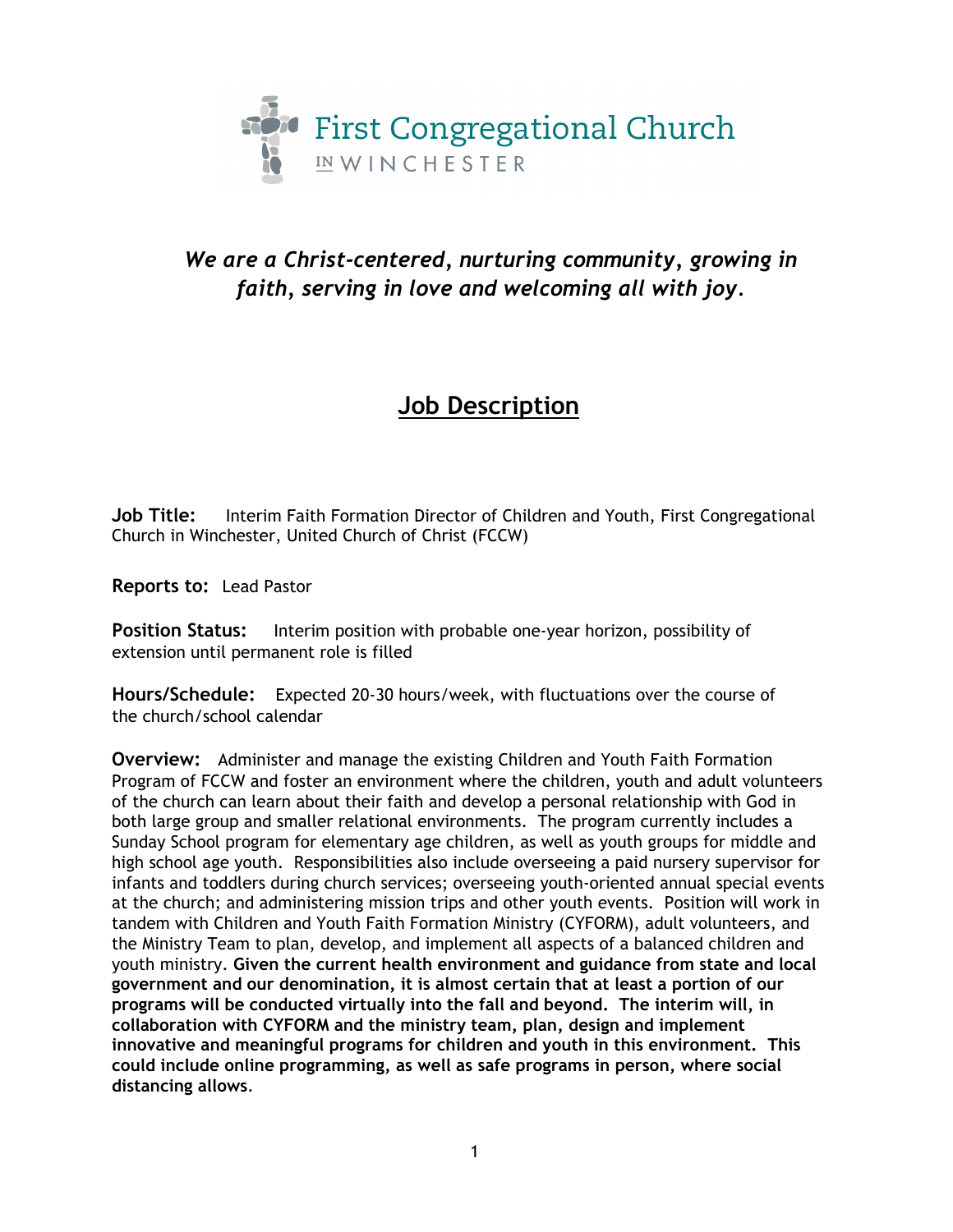### **Specific Responsibilities:**

- Work with CYFORM to recruit additional volunteers and support an ongoing team of passionate adults to serve in the various aspects of children and youth programs.
- Coordinate teachers by age group, support them in selecting curriculum and ensure coverage and support in classrooms on Sundays; ensure that all teachers have materials and curricula needed sufficiently in advance for preparation for each class.
- Communicate with the children, youth, parents, congregation and wider community in a timely manner and as effectively as possible using all available resources (email, website, bulletin, Spire, texting, social media etc.) about upcoming events, church policies, program offerings and age milestones. Respond to questions, interests, or concerns about the church school or youth programs in a timely and efficient manner.
- Collaborate with Ministry Team and CYFORM to experiment with new ways of worshipping and delivering program elements, if and as necessary given social distancing environment.
- Work with CYFORM to manage the program budget, ensure adequate materials are ordered and supplied for the programs, organize fundraising events as needed, collect payments from participating families, arrange scholarships when requested, and pay vendors associated with trips or events.
- Train volunteer staff on the requirements of our new Safe Church Policy and oversee ongoing adherence to the policy; fulfill all responsibilities of "Minister of Faith Formation" under that Policy.
- Plan and implement established annual or biannual events and trips across age groups, which could include: youth overnights and mission trips, service opportunities for youth and families, outdoor movie nights, seasonal events.
- Meet regularly with Lead Pastor to review the status and direction of the children and youth programs.
- Work with other staff members and maintain a strong teamwork mentality.
- Keep accurate and organized records of children, youth and their families in the church database.
- Attend monthly CYFORM meetings and weekly Ministry Team meetings as needed to (i) provide weekly updates and coordinate church calendar, (ii) ensure continuity between congregational worship; youth worship and mission opportunities; and children and youth curriculum, and (iii) make in-service resources available for families.
- Remain attentive to family dynamics that may require a referral for pastoral care and maintain confidentiality around sensitive personal issues.
- Ensure nursery is properly staffed on Sundays by overseeing Nursery School Supervisor and other childcare providers.
- Identify opportunities to improve, streamline, or deepen our existing program in preparation for a permanent children and youth minister.